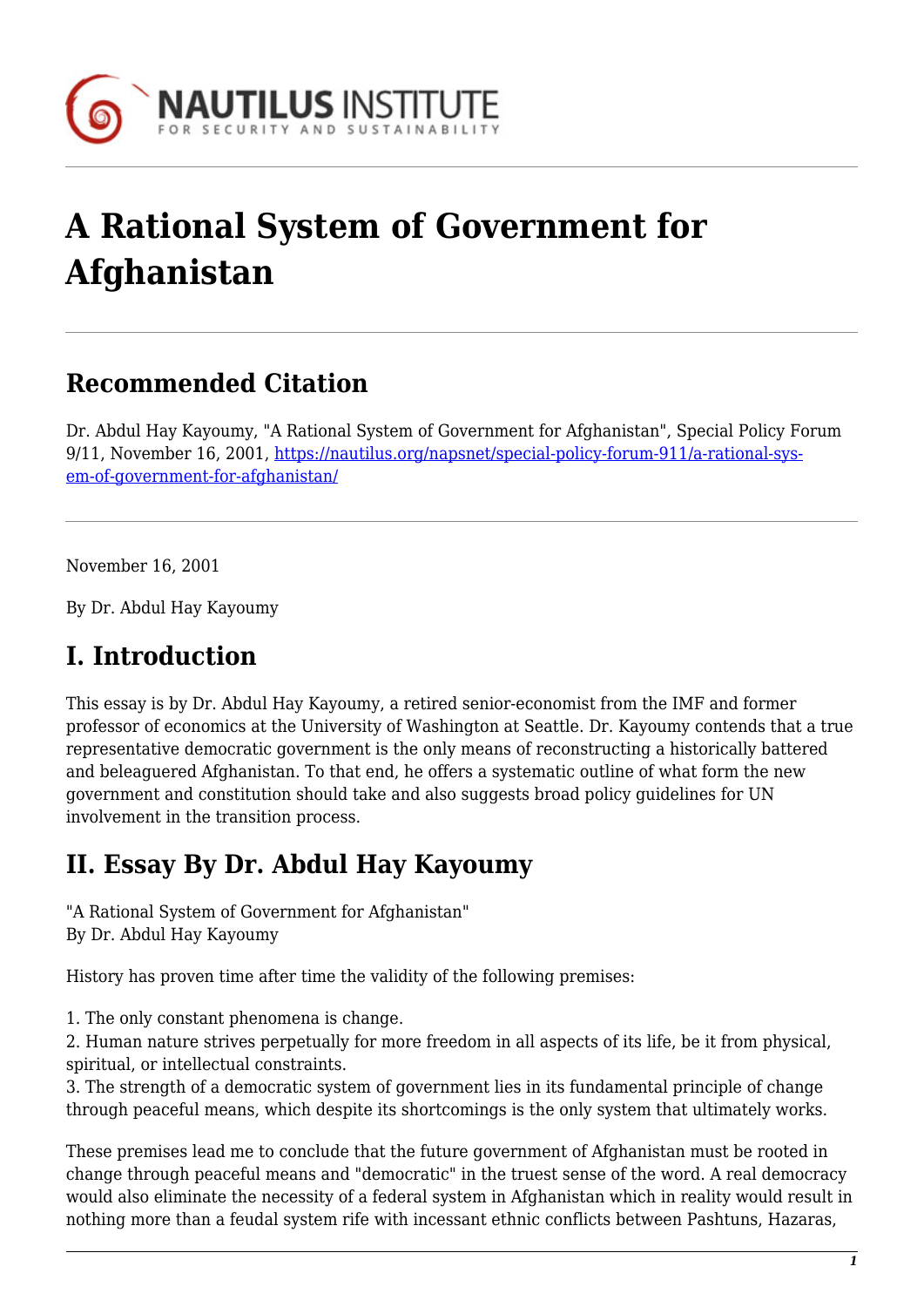Tajiks, and Uzbecks. Such a system would lead to a continuous destabilization of the region, and would likely necessitate yet another military intervention by the US to restore peace and again eliminate terrorism. Anyone proposing a federation would do well to re-examine the history of Afghanistan as well as European history during the Middle Ages.

A new Afghan government will have an excellent opportunity to incorporate fundamental democratic provisions in the new constitution of the country. I believe most scholars of Afghan history would agree that the 1964 constitution proposed by King Zaher Shah and promulgated by the Grand Assembly (Loya Girga) was quite liberal. It incorporated many features of the constitutions of democratic countries around the world. However, the most important provision of the constitution, a provision that would allow for formal establishment of political parties, was not implemented. This crucial omission coupled with another provision of the constitution that prohibited the royal family members from holding cabinet positions were the driving forces behind Sardar (Lord) Dauwood Khan's coup and establishment of the republican regime. President Dauwood Khan made the same mistake as his predecessor by allowing only his own political party to operate while excluding other parties from political activity. In 1978,the communists with Russian cooperation overthrew him in the bloodiest coup that Afghanistan had ever witnessed in its entire history.

The dictatorship of the communists (1978-91) and the subsequent occupation by the Russians (1980- 89) resulted in 1.5 million dead Afghans and 5 million displaced refugees. As a result, the social, cultural and historical fabric of the society totally disintegrated. The fragmented and corrupt government of the Moojahedeens, now called the Northern Alliance (1989-96), led to the destruction of cities, villages, factories, and roads. The tyrannical, oppressive, and inhumane government of the Taliban (1996-present) has perpetuated this cycle of ruin and engineered the total destruction of Afghanistan's economy, its social fabric, its culture, its traditions, and its brave people's dignity.

The above historical developments and experiences clearly show that since 1978, the Afghanistan government has not worked for the benefit of its people. The country has been transformed into a tragic vacuum that drains its citizen's energies and forecloses any hope for living in peace under just and humane laws. Any government left unchecked cannot be trusted to do the right thing for its people. Therefore, limitations, checks, and balances must constrain and compel the powers to work for the benefit of its people rather than against them. Real democratic countries of the world, even those that are considered underdeveloped, such as Turkey and India, have been able to achieve this objective through the strict enforcement of laws enshrined in their constitutions.

In Afghanistan's case, in addition to the checks and balances on government powers provided through the creation of three branches of equal statures: executive, legislative, and judiciary, the following provisions should be incorporated into the constitution to insure that the laws prescribed would be enforced:

1. The Grand Assembly (Loya Girga) elections should be held every six yeas and be under UN supervision. Every Afghan citizen over the age of 18 should have the right to vote regardless of race, ethnic origin, gender, religion, or language. The 445 representatives of the Grand Assembly should be elected in proportion to the population of various ethnic groups forming the Afghan nation. The six year terms for elections is logical for Afghanistan as it provides for greater stability as well as for a more adequate peaceful period (from politics) for completing sorely needed economic projects.

2. The elected Grand Assembly (GA) in turn would elect the Supreme Guardian Leader (SGL) of the Unity of Afghan people and territory on a 2/3 voting majority basis. The SGL would be sworn in to uphold the constitution and would serve as the commander-in-chief of the army and internal security forces. This chosen person's duty would be partly ceremonial, but more importantly the SGL's primary duty would be the preservation of Afghanistan's internal and external security. This leader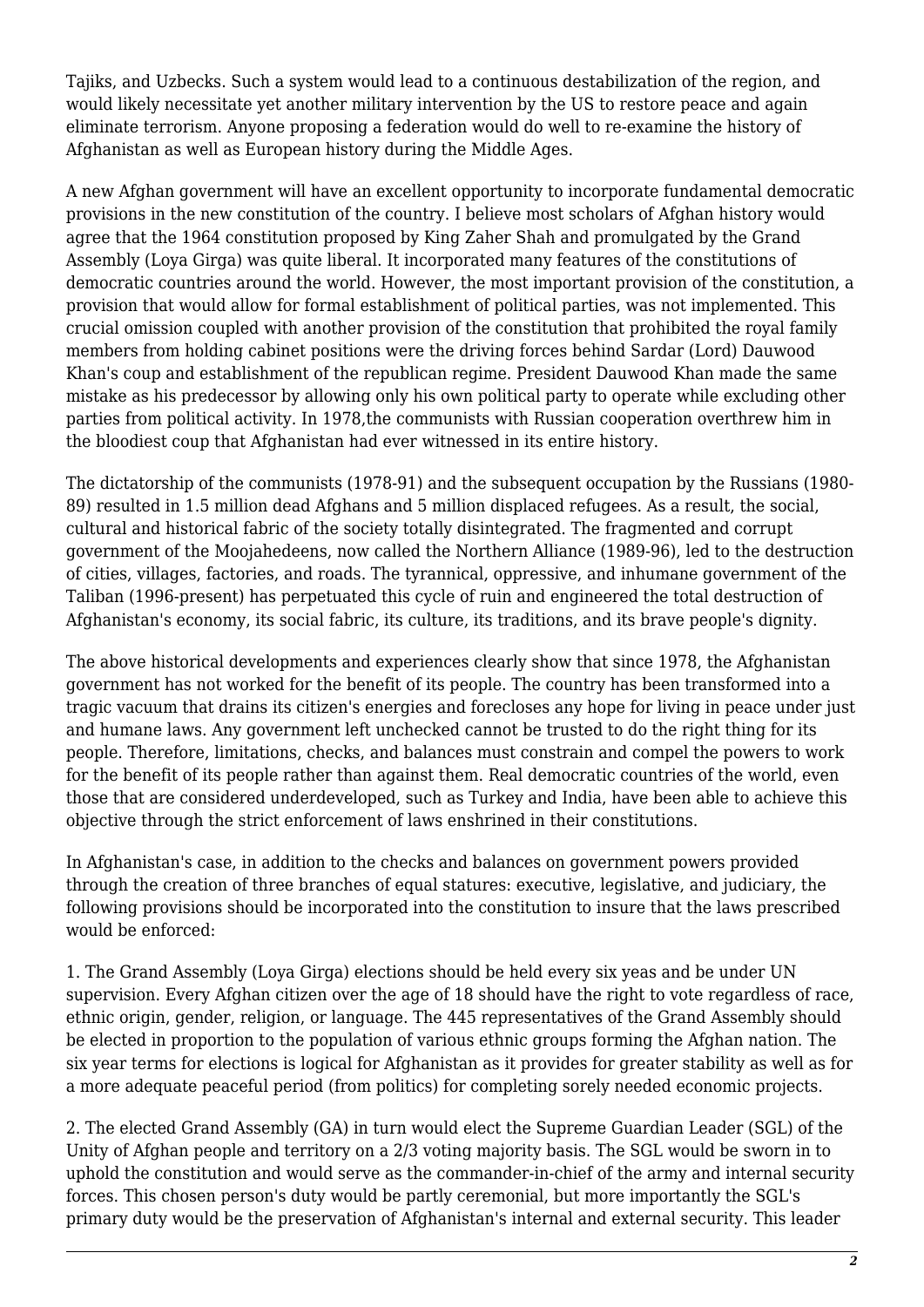would not be a king because every 6 years the GA has the right to elect a new leader. The SGL would then submit his or her choice for vice Guardian Leader to the Grand Assembly for their approval. Should anything happen to the SGL or vice-GL during their term, the current senate and congressional heads (Majles Ayan and Shoorai Milli) would temporarily take over the respective positions and convene the Grand Assembly within 2 months to select the new team of the Guardians. The SGL would also appoint three members to the Supreme Court for 15 year terms, while the remaining 6 members would be elected by the GA.

3. The Grand Assembly (GA/Loya Girga) would also be responsible for electing, through a simple majority vote, the head of the Executive Branch (The Prime Minister) of the Government, the President of the Senate (Majlis Ayan), and the President of the Congress (Shoorai Milli). The GS would also choose the remaining six members of the Supreme Court for a term of 12 years. The judiciary's longer terms of office are designed to avoid the possibility of becoming instruments of incumbent politicians.

4. The Grand Assembly will also elect 41 members of the Senate and 215 members of the Congress. The remaining members would return to their constituencies and function as liaison between their people and the government. These numbers are given here as indicators only and they can be adjusted by the Grand Assembly as it sees fit.

The new constitution must also incorporate a BILL of RIGHTS for all Afghan citizens, which should be a permanent and immutable document unalterable by any organ of the government. The SGL and Supreme Court will serve as the protectors and guardians of these rights at all costs. The Emblem of the BILL of RIGHT should read:

#### ALL INDIVIDUALS HAVE BEEN ENDOWED BY THEIR GOD WITH CERTAIN INALIENABLE RIGHTS AND SAID INDIVIDUALS WILL ESTABLISH GOVERNMENTS TO SECURE THESE RIGHTS.

The principles of the BILL of RIGHTS are:

- 1. Freedom of expression in all its forms (written, oral, artistic)
- 2. Freedom to pursue happiness (mental, physical, spiritual, cultural)
- 3. Freedom for internal and external movement of people and capital
- 4. Freedom to possess private property in any shape or form.
- 5. Freedom to maintain dual citizenship (for the thousands of Afghans who live and have been born abroad)
- 6. Freedom to choose Afghan citizenship (for immigrants who live legally in Afghanistan and abide by the constitution of the country)
- 7. Freedom from persecution (No one is guilty until proven guilty by a court of law. The punishment should be proportional to the crime, laced with humane compassion.)

The above four provisions together with the seven principles of the Bill of Rights should form the fundamental pillars of the new constitution. Considerable time and resources will be saved if relevant provisions from the 1964 constitution, are incorporated into the new constitution.

After establishing a representative government, a critical question arises: How to insure the stability, security, efficiency, and justice of said government? A strict implementation of the new democratic constitution will go a long way in achieving this goal. However, the process of implementation requires additional assistance. That assistance should come from UN staff and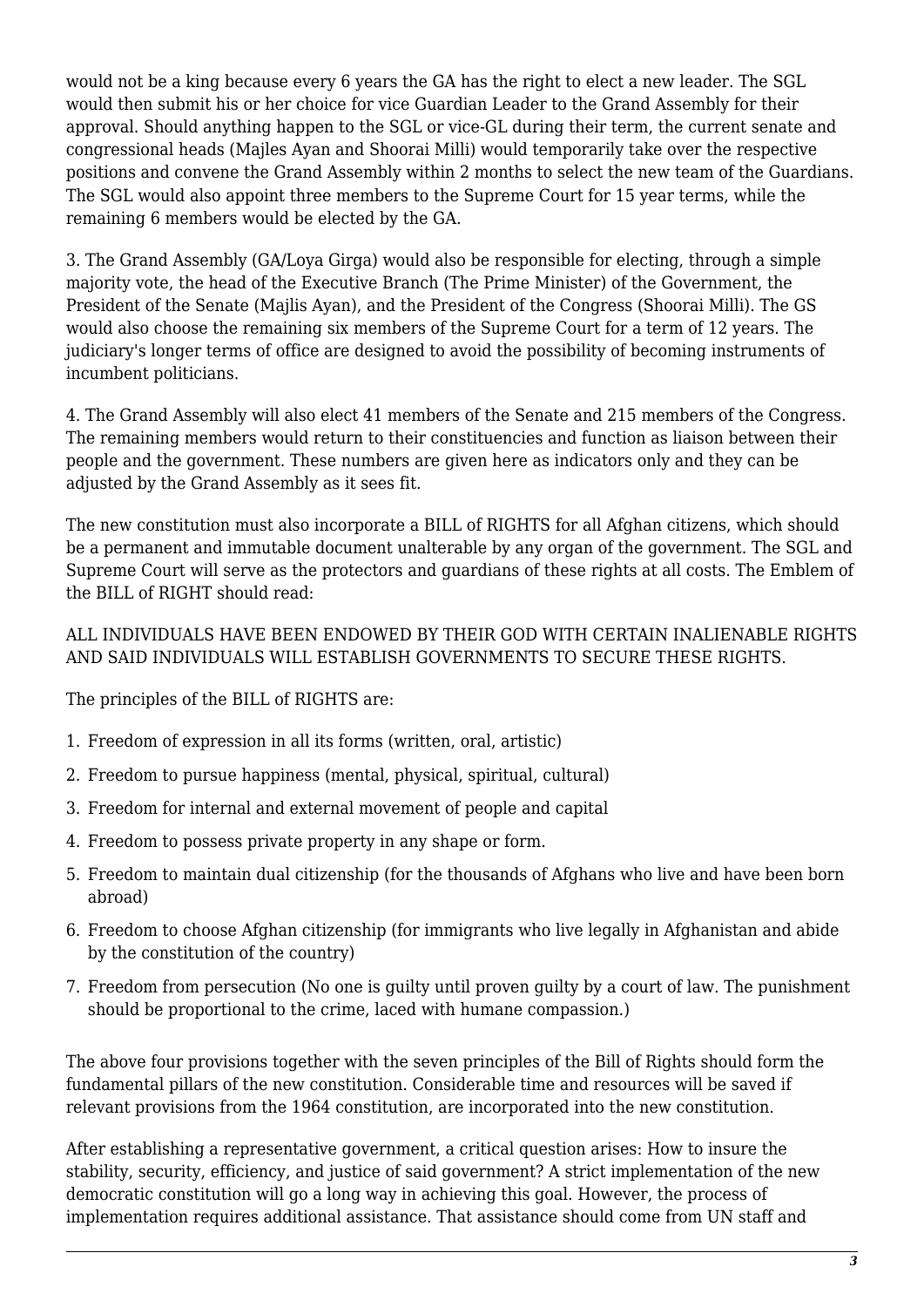military forces for the first few years at least. The UN ought consider the following policy prescriptions if it wishes to facilitate a smooth and peaceful democratic transition.

1. The UN should collect the arms of the warring military factions in exchange for money, food, medicine, and seeds.

2. A strong domestic police force to maintain internal security and peace must be built, trained, and equipped.

3. Afghanistan should not be allowed to have a standing army. Afghanistan's financial and precious resources must be channeled toward the reconstruction and development of the country rather than for the purchases of arms and equipment. After all, Afghanistan's army has never been used for external defense of the country in the entire history of the Afghan nation. The army has only been employed in civil wars to kill Afghans or for suppression during times of peace. The new leadership of Afghanistan should take note that a driving force behind the rapid development of post-war Germany and Japan was the limitation imposed on the buildup of their respective military forces.

4. The UN must guarantee the territorial integrity of Afghanistan. This would deter territorial ambitions of neighboring countries and provide regional stability, as well as make redundant the need for a standing army, . Furthermore, the presence of the UN forces will promote a sense of security among Afghans and enable them to devote their energies to developing their country and nourishing their impoverished and devastated families. The social fabric of the Afghan nation was completely shattered by the domestic communists, then by the Russian occupation, and then by the Mojahdeen and the Taliban. It now requires enormous rebuilding and rehabilitation. It is imperative that Afghans do not waste their effort and resources on their own destruction again.

5. Afghanistan should also be made a free trade zone area to encourage its economy to grow rapidly and reap the benefits of its geographic location at the crossroads of trade and commerce.

6. The UN should insure that its resources as well those provided by other donor countries are not be squandered on the recruitment of so-called foreign experts and administrative expenses. About 80 percent of the UN staff in Afghanistan should be comprised of Afghan expatriates and other domestic elements.

7. The UN and other comparable institutions such as the International Monetary Fund (IMF) and the World Bank (WB) should provide assistance in the reconstruction of the banking and monetary systems as well as the economic infrastructure of the country.

8. All existing Non-governmental Organizations receiving aid from the UN and other sources should be brought under the supervision of an umbrella organization to avoid misuse of funds and enforce accountability for the funds that they receive.

The above prescriptions for constitutional, governmental, and international undertakings, are by no means exhaustive. However, they are necessary preconditions for peace and stability in Afghanistan.

View this online at: https://nautilus.org/napsnet/special-policy-forum-911/a-rational-sysem-of-government-for-afghanistan/

Nautilus Institute 2342 Shattuck Ave. #300, Berkeley, CA 94704 | Phone: (510) 423-0372 | Email: